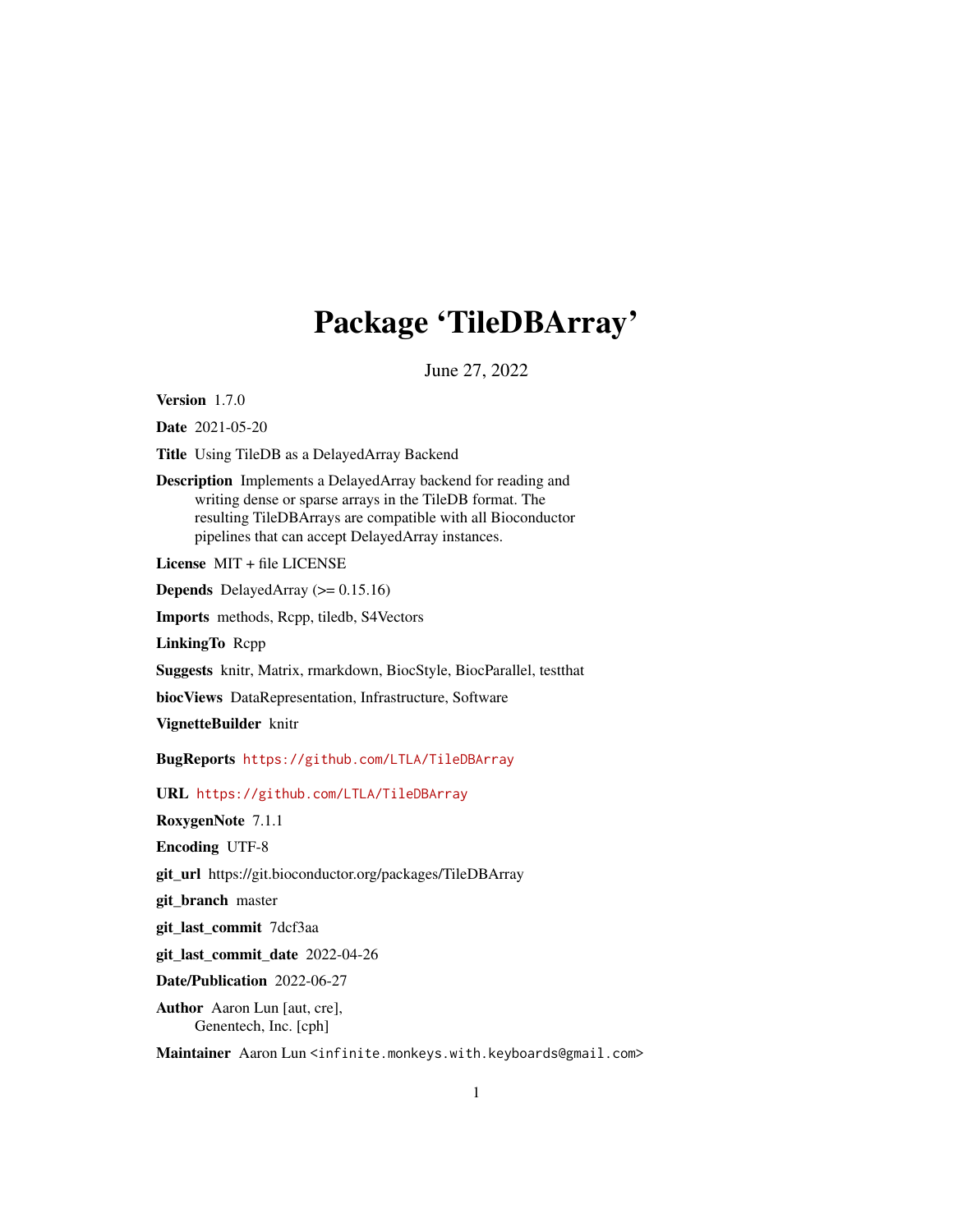# <span id="page-1-0"></span>R topics documented:

| Index | - 8 |  |
|-------|-----|--|
|       |     |  |
|       |     |  |
|       |     |  |
|       |     |  |

TileDBArray *Delayed TileDB arrays*

# <span id="page-1-1"></span>**Description**

The TileDBArray class provides a [DelayedArray](#page-0-0) backend for TileDB arrays (sparse and dense).

# Constructing a TileDBArray

TileDBArray(x, attr) returns a TileDBArray object given:

- x, a string containing a URI to a TileDB backend, most typically a path to a directory.
- attr, a string specifying the attribute to represent in the array. Defaults to the first attribute.

Alternatively, x can be a TileDBArraySeed object, in which case attr is ignored.

TileDBArraySeed(x, attr) returns a TileDBArraySeed with the same arguments as described for TileDBArray. If x is already a TileDBArraySeed, it is returned directly without further modification.

[DelayedArray\(](#page-0-0)x) returns a TileDBArray object given x, a TileDBArraySeed.

In all cases, two-dimensional arrays will automatically generate a TileDBMatrix, a subclass of the TileDBArray.

#### Available operations

[extract\\_array\(](#page-0-0)x, index) will return an ordinary array containing values from the TileDBArray-Seed x, subsetted to the indices specified in index. The latter should be a list of length equal to the number of dimensions in x, where each entry is an integer vector or NULL (in which case the entirety of the dimension is used).

[extract\\_sparse\\_array\(](#page-0-0)x, index) will return a [SparseArraySeed](#page-0-0) containing the indices of nonzero entries in x, subsetted to the indices in index. The latter should be a list of the same structure as described for extract\_array.

[type\(](#page-0-0)x) will return a string containing the type of the TileDBArraySeed object x. Currently, only "integer", "logical" and "double"-precision is supported.

[is\\_sparse\(](#page-0-0)x) will return a logical scalar indicating whether the TileDBArraySeed x uses a sparse format in the TileDB backend.

 $path(x)$  $path(x)$  will return a string containing the path to the TileDB backend directory.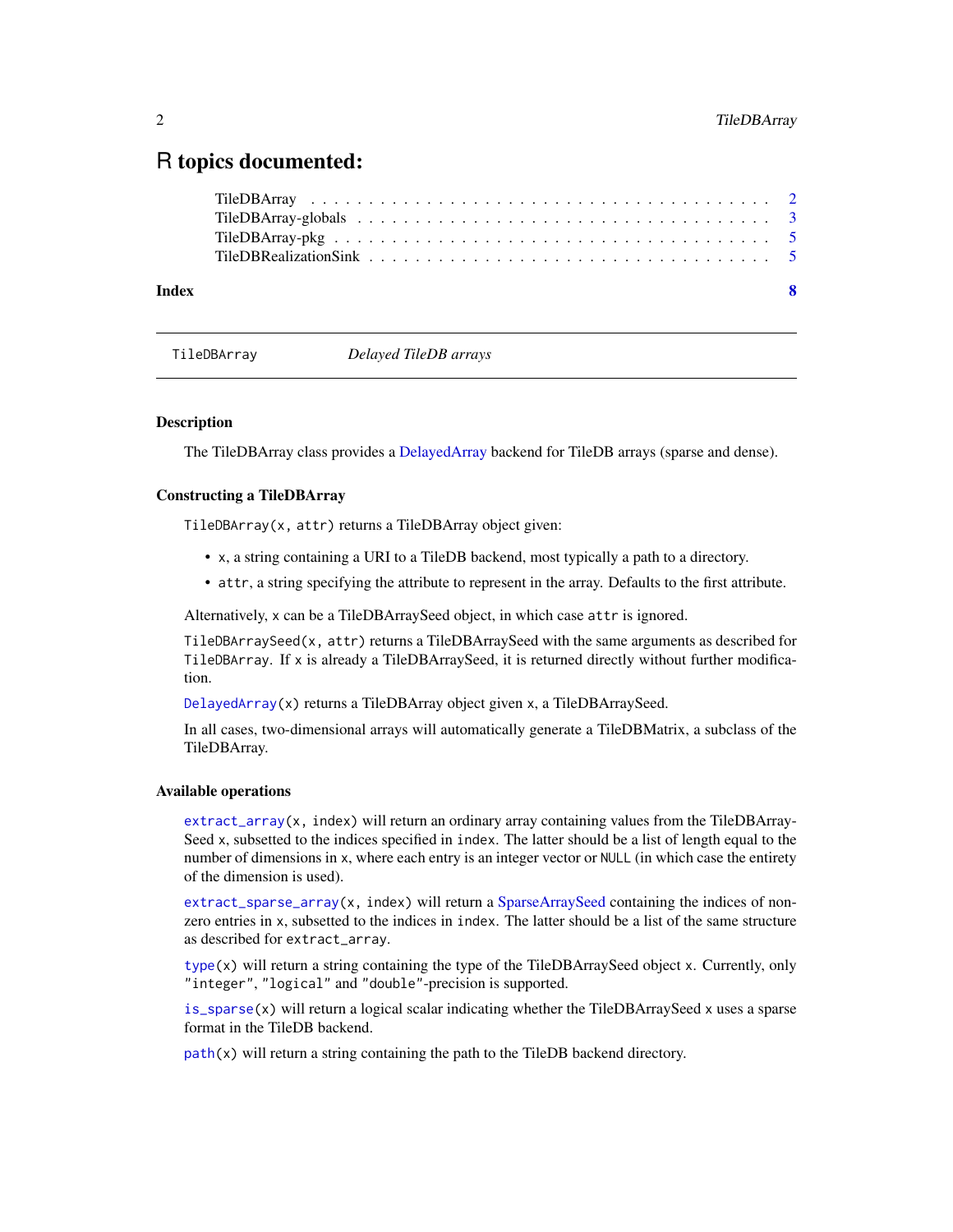# <span id="page-2-0"></span>TileDBArray-globals 3

 $\text{chunkdim}(x)$  will return an integer vector containing the tile extent in each dimension. This will be used as the chunk dimensions in methods like [chunkGrid](#page-0-0).

All of the operations described above are also equally applicable to TileDBArray objects, as their methods simply delegate to those of the TileDBArraySeed.

All operations supported by [DelayedArray](#page-0-0) objects are also available for TileDBArray objects.

# Author(s)

Aaron Lun

#### Examples

```
data <- matrix(rpois(10000, 5), nrow=100, ncol=100)
B <- as(data, "TileDBArray")
B
# Apply typical DelayedArray operations:
as.matrix(B[1:10,1:10])
B %*% runif(ncol(B))
# This also works for sparse arrays:
sdata <- Matrix::rsparsematrix(nrow=100, ncol=100, density=0.1)
C <- as(sdata, "TileDBArray")
C
```
TileDBArray-globals *TileDBArray global options*

#### Description

Global options for writing TileDBArray backends, intended for parameters that cannot be automatically derived from the data.

#### Usage

```
getTileDBPath()
setTileDBPath(path = NULL)
getTileDBAttr()
setTileDBAttr(attr = NULL)
getTileDBExtent()
setTileDBExtent(extent = NULL)
```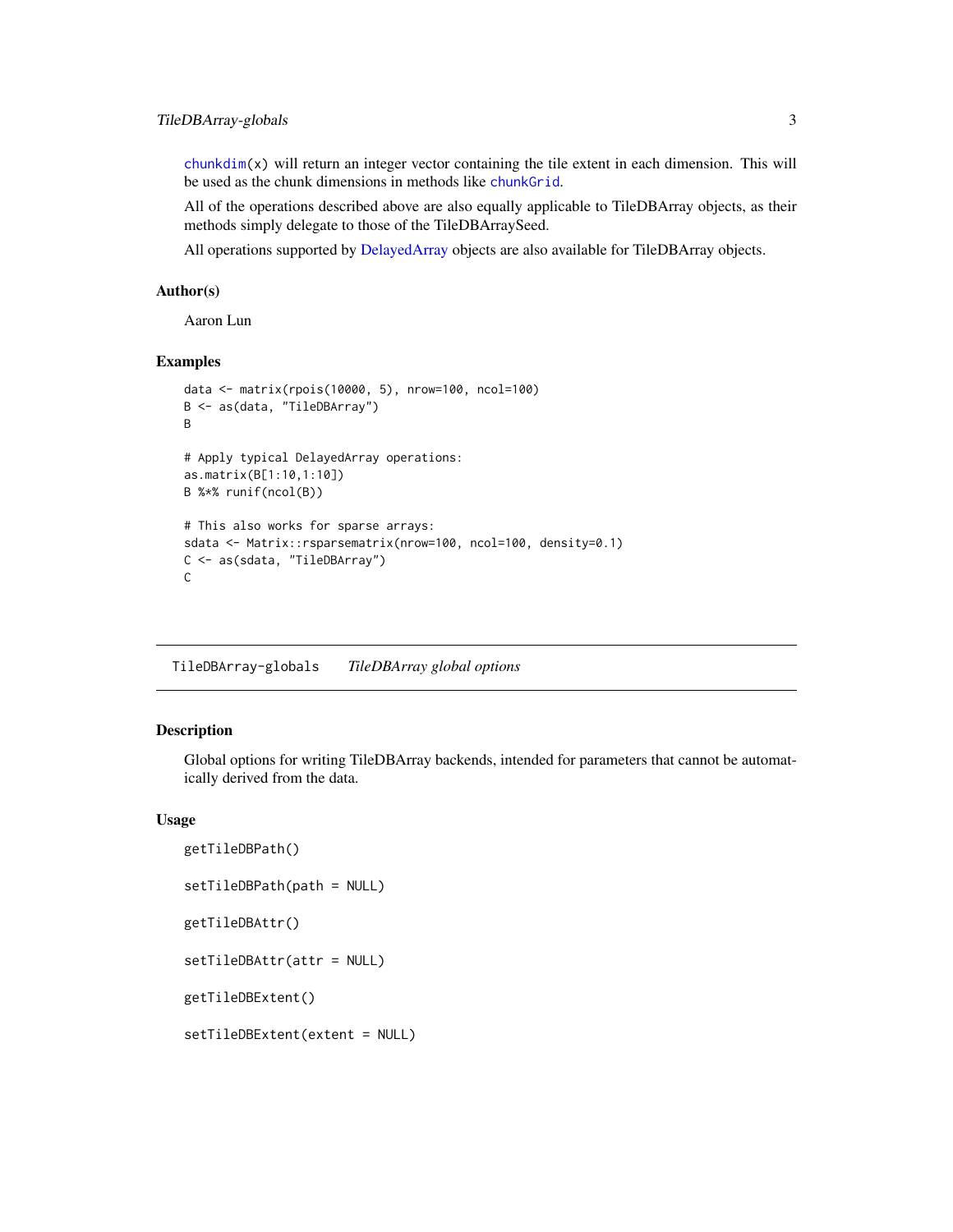```
getTileDBContext()
setTileDBContext(context = NULL)
getTileDBCellOrder()
setTileDBCellOrder(cellorder = NULL)
getTileDBTileOrder()
setTileDBTileOrder(tileorder = NULL)
getTileDBCapacity()
setTileDBCapacity(capacity = NULL)
```
# Arguments

| path      | String containing a path to a TileDB backend.                                                                                                                                                                                  |
|-----------|--------------------------------------------------------------------------------------------------------------------------------------------------------------------------------------------------------------------------------|
| attr      | String containing the name of a TileDB attribute.                                                                                                                                                                              |
| extent    | Integer scalar specifying the tile extent for all dimensions. Alternatively, an<br>integer vector of length equal to the number of dimensions, specifying a different<br>extent for each dimension in the array to be created. |
| context   | A TileDB context object, see tiledb_ctx for an example.                                                                                                                                                                        |
| cellorder | String specifying the desired cell order.                                                                                                                                                                                      |
| tileorder | String specifying the desired tile order.                                                                                                                                                                                      |
| capacity  | Integer scalar specifying the data tile capacity for sparse arrays.                                                                                                                                                            |

# Value

All of the getter functions return the current global value, or a default value if the former is NULL:

- path defaults to a temporary file in [tempdir](#page-0-0).
- attr defaults to "x".
- extent defaults to 100L.
- cellorder defaults to "COL\_MAJOR".
- tileorder defaults to "COL\_MAJOR".
- capacity defaults to 10000L.
- context defaults to the value of [tiledb\\_ctx\(](#page-0-0)).

All setter functions change the global value and return NULL invisibly.

# Author(s)

Aaron Lun

<span id="page-3-0"></span>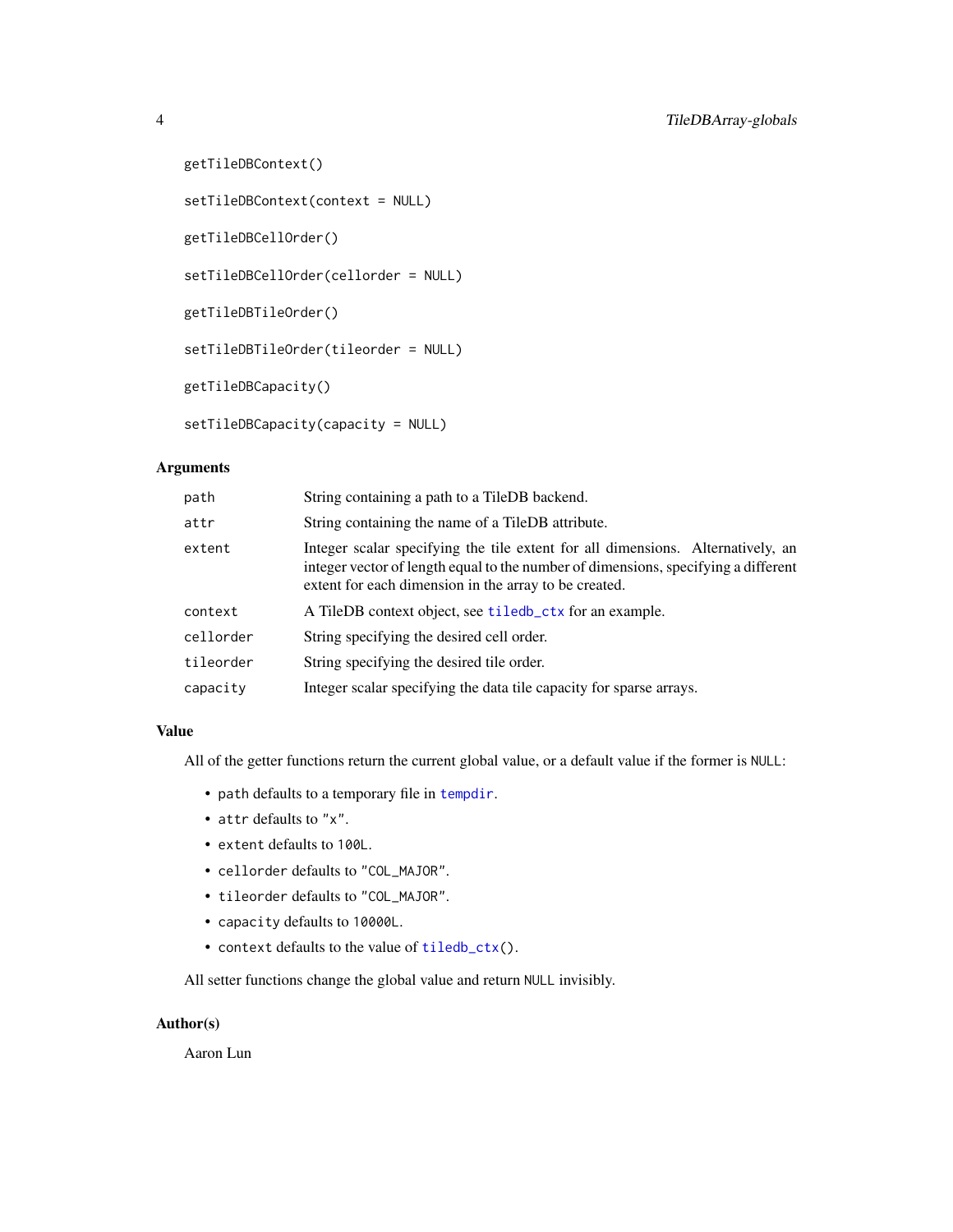# <span id="page-4-0"></span>TileDBArray-pkg 5

# See Also

[writeTileDBArray](#page-4-1), where these functions are most often used.

#### Examples

```
setTileDBPath("my_local_dir")
getTileDBPath()
```
TileDBArray-pkg *The* TileDBArray *package*

# Description

Implements the TileDB framework as a [DelayedArray](#page-0-0) backend, with read and write functionality for both dense and sparse arrays. Currently only integer, logical and double-precision values are supported.

#### Author(s)

Aaron Lun

TileDBRealizationSink *Write arrays to TileDB*

#### <span id="page-4-1"></span>Description

Write array data to a TileDB backend via DelayedArray's [RealizationSink](#page-0-0) machinery.

# Writing a TileDBArray

```
TileDBRealizationSink(
    dim,
    dimnames=NULL,
    type="double",
    path=getTileDBPath(),
    attr=getTileDBAttr(),
    sparse=FALSE,
    extent=getTileDBExtent(),
    cellorder=getTileDBCellOrder(),
    tileorder=getTileDBTileOrder(),
    capacity=getTileDBCapacity(),
    context=getTileDBContext()
```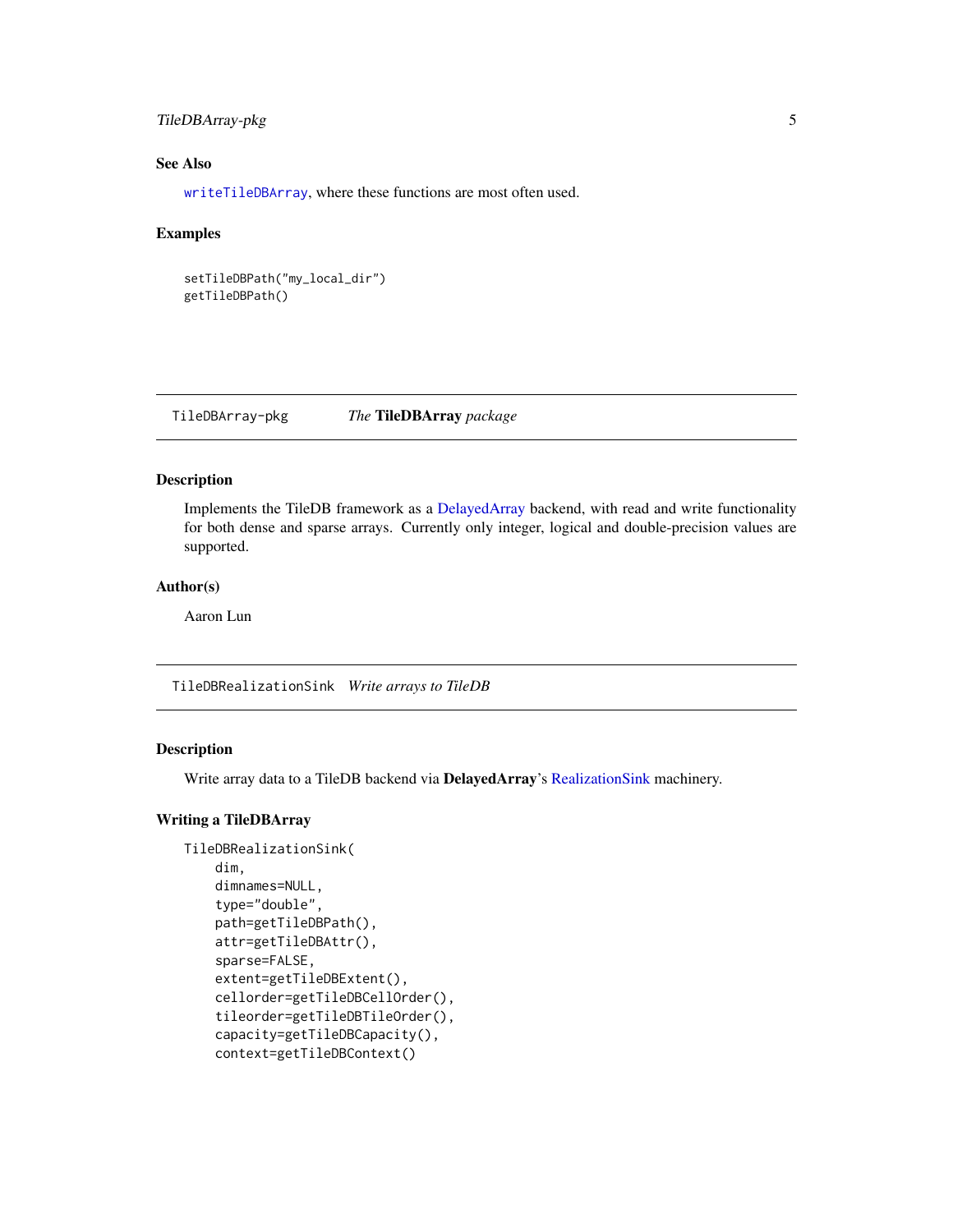returns a TileDBRealizationSink object that can be used to write content to a TileDB backend. It accepts the following arguments:

- dim, an integer vector (usually of length 2) to specify the array dimensions.
- dimnames, a list of length equal to dim, containing character vectors with names for each dimension. Defaults to NULL, i.e., no dimnames.
- type, a string specifying the data type. Currently only numeric, logical and integer arrays are supported.
- path, a string containing the location of the new TileDB backend.
- attr, a string specifying the name of the attribute to store.
- sparse, a logical scalar indicating whether the array should be stored in sparse form.
- extent, an integer scalar (or vector of length equal to dim) specifying the tile extent for each dimension. Larger values improve compression at the cost of unnecessary data extraction during reads.
- cellorder, a string specifying the ordering of cells within each tile.
- tileorder, a string specifying the ordering of tiles across the array.
- capacity, an integer scalar specifying the size of each data tile in the sparse case.
- context is the TileDB context, defaulting to the output of [tiledb\\_ctx\(](#page-0-0)).

writeTileDBArray(x, sparse=is\_sparse(x), ...) writes the matrix-like object x to a TileDB backend, returning a [TileDBArray](#page-1-1) object referring to that backend. Appropriate values for dim, dimnames and type are determined automatically from x itself. All other arguments described for TileDBRealizationSink can be passed into ... to configure the representation.

#### Coercing to a TileDBArray

- as(x, "TileDBArray") will coerce a matrix-like object x to a TileDBArray object.
- as(x, "TileDBArraySeed") will coerce a matrix-like object x to a TileDBArraySeed object.
- as(x, "TileDBMatrix") will coerce a matrix-like object x to a TileDBArraySeed object.
- as(x, "TileDBArray") will coerce a TileDBRealizationSink x to a TileDBArray object.
- as(x, "TileDBArraySeed") will coerce a TileDBRealizationSink x to a TileDBArraySeed object.
- as(x, "DelayedArray") will coerce a TileDBRealizationSink x to a TileDBArray object.

#### Sink internals

write\_block(sink, viewport, block) will write the subarray block to the TileDBRealization-Sink sink at the specified viewport, returning sink upon completion. See [write\\_block](#page-0-0) in DelayedArray for more details.

type(x) will return a string specifying the type of the TileDBRealizationSink x.

<span id="page-5-0"></span> $\lambda$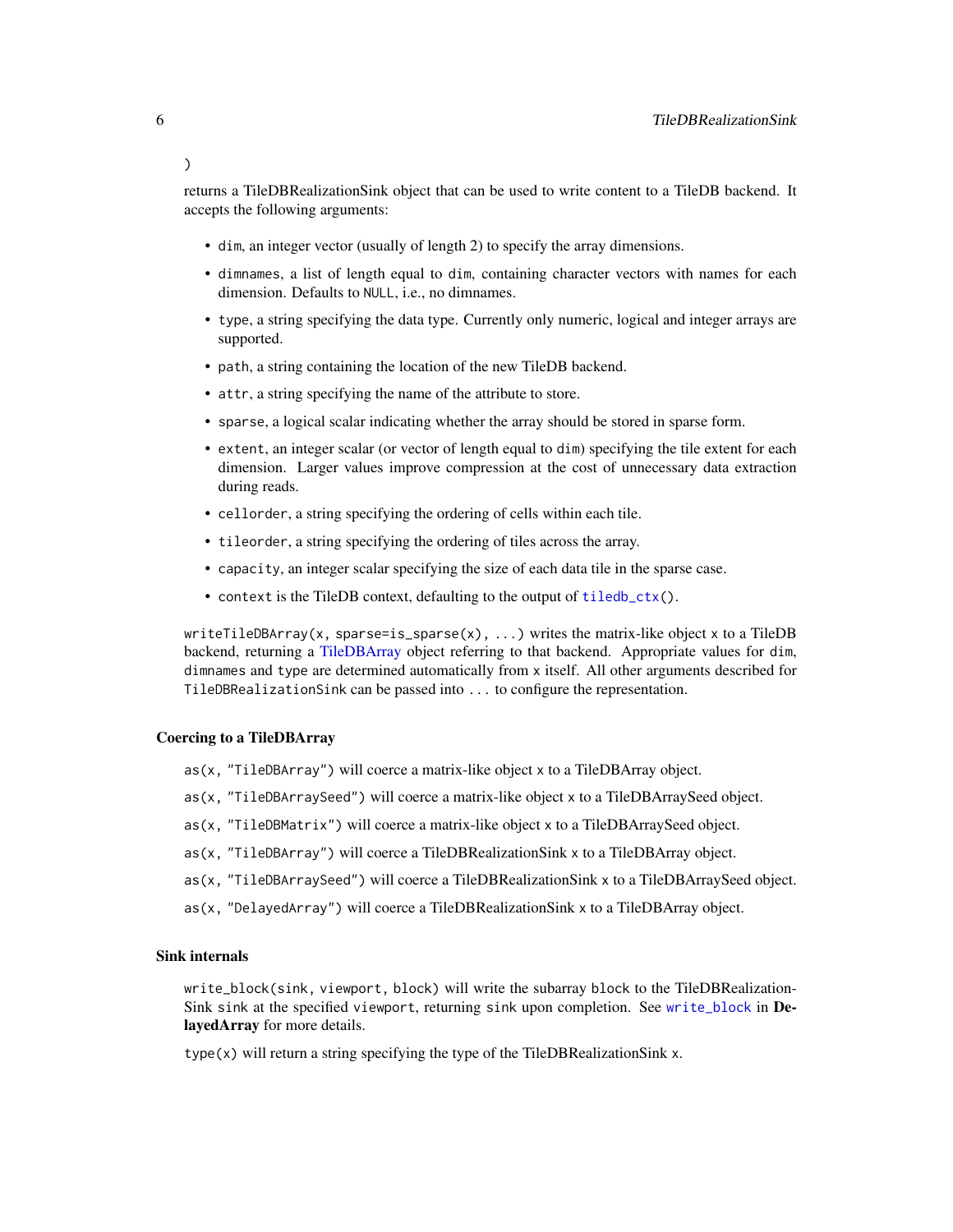# TileDBRealizationSink 7

# Examples

```
X <- matrix(rnorm(100000), ncol=200)
path <- tempfile()
out <- writeTileDBArray(X, path=path)
# Works for integer matrices.
Xi <- matrix(rpois(100000, 2), ncol=200)
pathi <- tempfile()
outi <- writeTileDBArray(Xi, path=pathi)
```

```
# Works for logical matrices.
Xl <- matrix(rpois(100000, 0.5) > 0, ncol=200)
pathl <- tempfile()
outl <- writeTileDBArray(Xl, path=pathl)
```

```
# Works for sparse numeric matrices.
Y <- Matrix::rsparsematrix(1000, 1000, density=0.01)
path2 <- tempfile()
out2 <- writeTileDBArray(Y, path=path2)
```

```
# And for sparse logical matrices.
path2l <- tempfile()
out2l <- writeTileDBArray(Y > 0, path=path2l)
```

```
# Works for dimnames.
rownames(X) <- sprintf("GENE_%i", seq_len(nrow(X)))
path3 <- tempfile()
out3 <- writeTileDBArray(X, path=path3)
```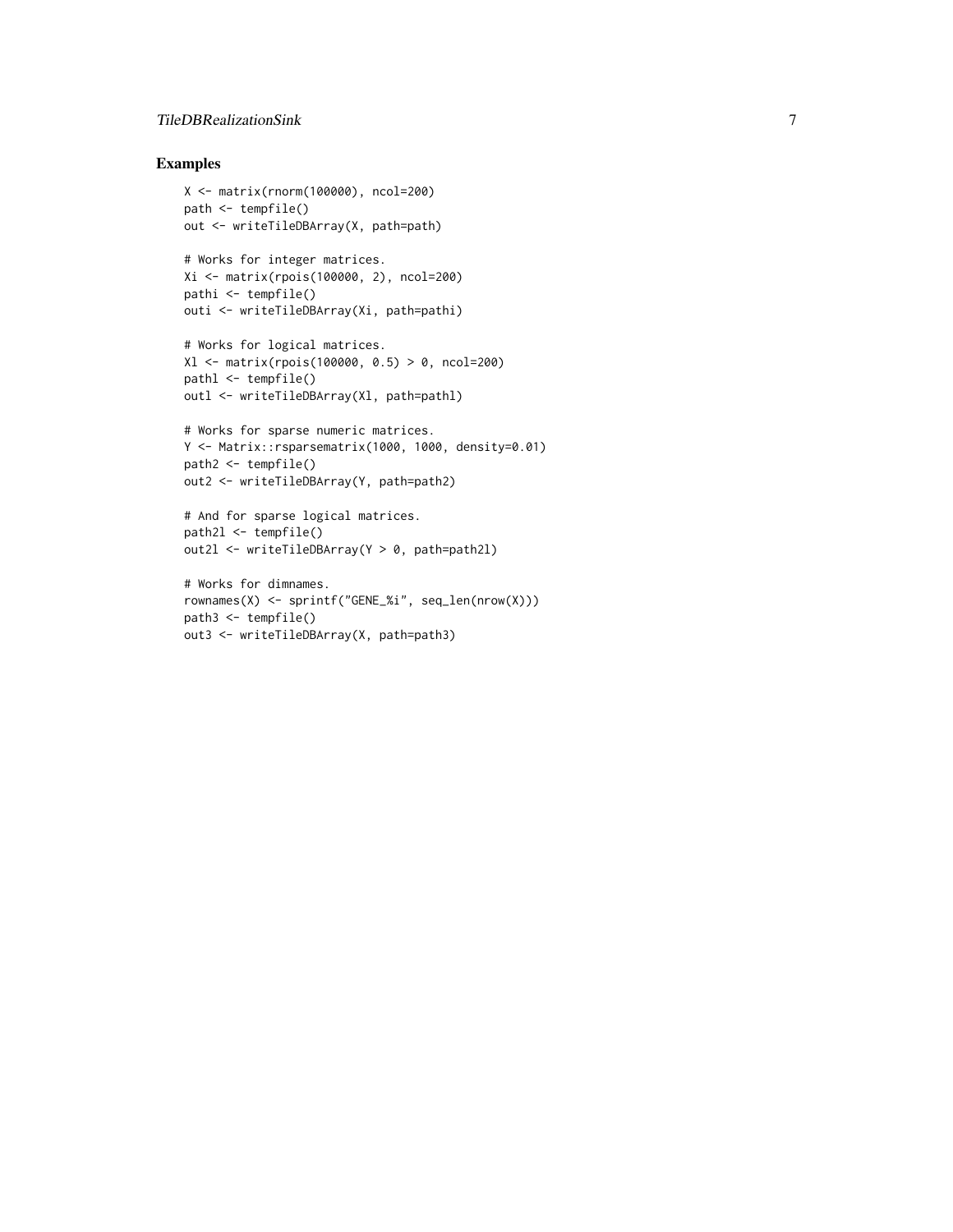# <span id="page-7-0"></span>Index

```
chunkdim, 3
chunkdim,TileDBArraySeed-method
        (TileDBArray), 2
chunkGrid, 3
coerce,ANY,TileDBArray-method
        (TileDBRealizationSink), 5
coerce,ANY,TileDBMatrix-method
        (TileDBRealizationSink), 5
coerce,ANY,TileDBRealizationSink-method
        (TileDBRealizationSink), 5
coerce,TileDBRealizationSink,DelayedArray-method
        (TileDBRealizationSink), 5
coerce,TileDBRealizationSink,TileDBArray-meths@tTileDBCapacity
        (TileDBRealizationSink), 5
coerce,TileDBRealizationSink,TileDBMatrix-method
setTileDBCellOrder
        (TileDBRealizationSink), 5
DelayedArray, 2, 3, 5
DelayedArray,TileDBArraySeed-method
        (TileDBArray), 2
extract_array, 2
extract_array,TileDBArraySeed-method
        (TileDBArray), 2
extract_sparse_array, 2
extract_sparse_array,TileDBArraySeed-method
        (TileDBArray), 2
getTileDBAttr (TileDBArray-globals), 3
getTileDBCapacity
        (TileDBArray-globals), 3
getTileDBCellOrder
        (TileDBArray-globals), 3
getTileDBContext (TileDBArray-globals),
        3
getTileDBExtent (TileDBArray-globals), 3
getTileDBPath (TileDBArray-globals), 3
getTileDBTileOrder
        (TileDBArray-globals), 3
                                               is_sparse,TileDBArraySeed-method
                                               path, 2
                                                        3
                                               tempdir, 4
                                               TileDBRealizationSink, 5
                                               TileDBRealizationSink-class
                                                       (TileDBRealizationSink), 5
                                               type, 2
```

```
(TileDBArray), 2
matrixClass,TileDBArray-method
        (TileDBArray), 2
path,TileDBArraySeed-method
        (TileDBArray), 2
RealizationSink, 5
setTileDBAttr (TileDBArray-globals), 3
        (TileDBArray-globals), 3
        (TileDBArray-globals), 3
setTileDBContext (TileDBArray-globals),
setTileDBExtent (TileDBArray-globals), 3
setTileDBPath (TileDBArray-globals), 3
setTileDBTileOrder
        (TileDBArray-globals), 3
show,TileDBArraySeed-method
        (TileDBArray), 2
SparseArraySeed, 2
tiledb_ctx, 4, 6
TileDBArray, 2, 6
TileDBArray-class (TileDBArray), 2
TileDBArray-globals, 3
TileDBArray-pkg, 5
TileDBArraySeed (TileDBArray), 2
TileDBArraySeed-class (TileDBArray), 2
TileDBMatrix (TileDBArray), 2
TileDBMatrix-class (TileDBArray), 2
```

```
is_sparse, 2
```